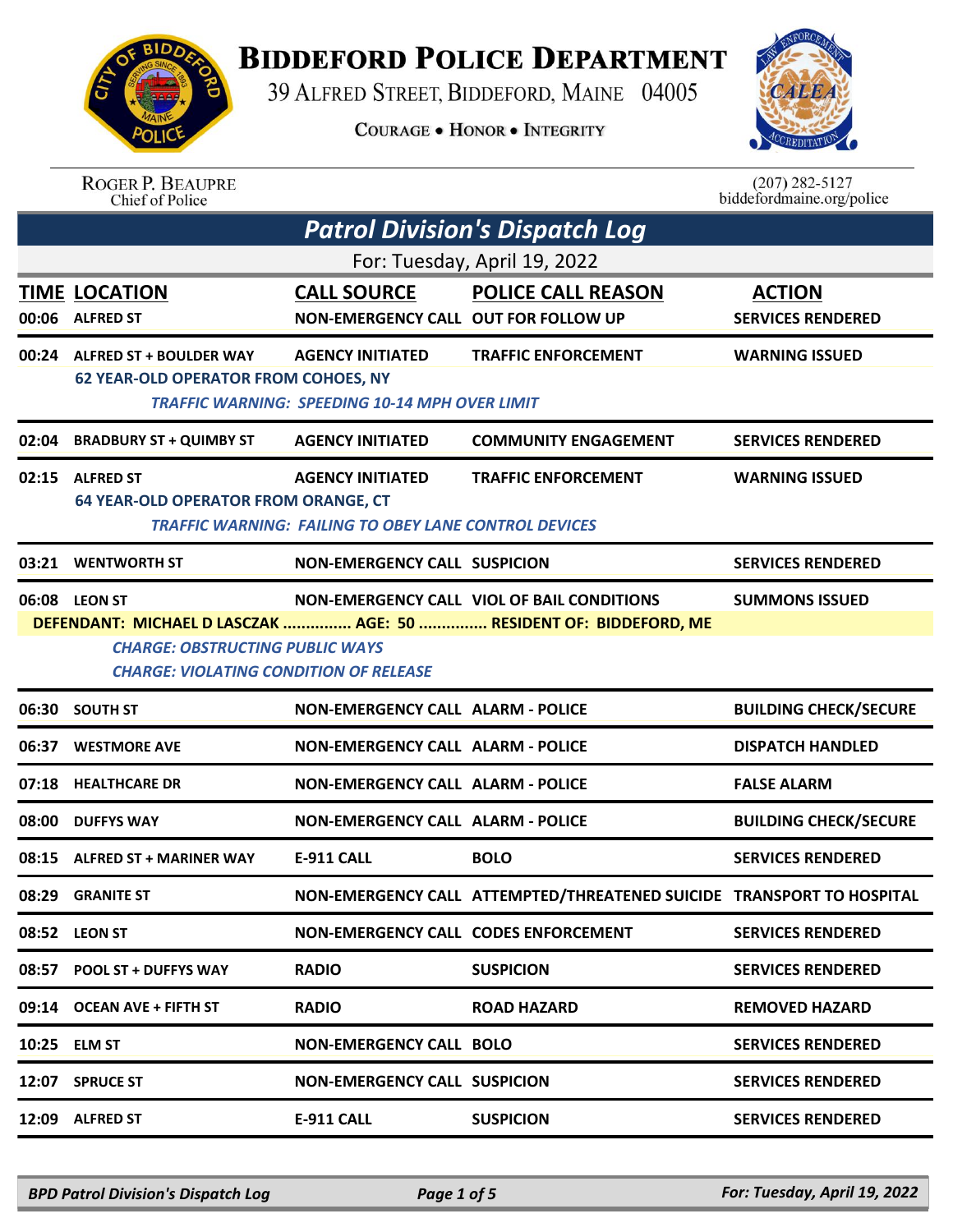|       | <b>TIME LOCATION</b><br>12:33 BOULDER WAY                                                                                                   | <b>CALL SOURCE</b>                                                               | <b>POLICE CALL REASON</b><br>NON-EMERGENCY CALL VEHICLE CRASH - POLICE ONLY                            | <b>ACTION</b><br><b>REPORT TAKEN</b> |
|-------|---------------------------------------------------------------------------------------------------------------------------------------------|----------------------------------------------------------------------------------|--------------------------------------------------------------------------------------------------------|--------------------------------------|
|       | 12:34 SACO FALLS WAY                                                                                                                        | NON-EMERGENCY CALL CHECK WELFARE                                                 |                                                                                                        | <b>SERVICES RENDERED</b>             |
|       | 12:44 ALFRED ST + MAINE TPKE<br>DEFENDANT: JAMES PARLIN  AGE: 49  RESIDENT OF: LEBANON, ME<br><b>CHARGE: VIOLATING CONDITION OF RELEASE</b> | E-911 CALL<br><b>CHARGE: OPERATE WHILE LICENSE SUSPENDED OR REVOKED, PRIOR</b>   | <b>VEHICLE CRASH - POLICE ONLY</b>                                                                     | <b>SUMMONS ISSUED</b>                |
| 12:48 | <b>PROSPECT ST</b>                                                                                                                          | NON-EMERGENCY CALL SUSPICION                                                     |                                                                                                        | <b>SERVICES RENDERED</b>             |
|       | 12:57 SUMMER ST                                                                                                                             | <b>NON-EMERGENCY CALL SUSPICION</b>                                              |                                                                                                        | <b>REPORT TAKEN</b>                  |
|       | 13:05 ALFRED ST                                                                                                                             | <b>WALK-IN AT STATION</b>                                                        | <b>OUT FOR FOLLOW UP</b>                                                                               | <b>SERVICES RENDERED</b>             |
| 13:09 | <b>ELM ST</b>                                                                                                                               | <b>WALK-IN AT STATION</b>                                                        | <b>VIOL OF BAIL CONDITIONS</b>                                                                         | <b>NO VIOLATION</b>                  |
|       | 13:34 SACO FALLS WAY                                                                                                                        | <b>NON-EMERGENCY CALL CHECK WELFARE</b>                                          |                                                                                                        | <b>SERVICES RENDERED</b>             |
|       | 13:57 WENTWORTH ST                                                                                                                          |                                                                                  | <b>NON-EMERGENCY CALL MENTAL ILLNESS CASES</b>                                                         | <b>SERVICES RENDERED</b>             |
|       | 14:15 ALFRED ST                                                                                                                             | <b>AGENCY INITIATED</b>                                                          | <b>PAPERWORK</b>                                                                                       | <b>PAPERWORK NOT SERVED</b>          |
|       | 14:20 WESTMORE AVE                                                                                                                          | <b>NON-EMERGENCY CALL SUSPICION</b>                                              |                                                                                                        | <b>SERVICES RENDERED</b>             |
| 15:00 | <b>ALFRED ST</b>                                                                                                                            | <b>NON-EMERGENCY CALL ALL OTHER</b>                                              |                                                                                                        | <b>UNFOUNDED</b>                     |
|       | 15:02 UNION ST                                                                                                                              | <b>AGENCY INITIATED</b>                                                          | <b>SEX OFFENDER COMPLIANCE CHK</b>                                                                     | <b>NO VIOLATION</b>                  |
| 15:08 | <b>MARINER WAY</b>                                                                                                                          | <b>AGENCY INITIATED</b>                                                          | <b>OUT FOR FOLLOW UP</b>                                                                               | <b>SERVICES RENDERED</b>             |
|       | 15:12 POOL ST + MIDDLE ST<br>39 YEAR-OLD OPERATOR FROM BIDDEFORD, ME                                                                        | <b>AGENCY INITIATED</b>                                                          | <b>TRAFFIC ENFORCEMENT</b><br>TRAFFIC CITATION: OPERATE VEHICLE W/O VALID INSPECTION CERTIFICATE       | <b>VSAC ISSUED</b>                   |
|       | 15:18 ALFRED ST                                                                                                                             | <b>NON-EMERGENCY CALL ASSIST CITIZEN</b>                                         |                                                                                                        | <b>SERVICES RENDERED</b>             |
| 15:22 | <b>BRADBURY ST</b>                                                                                                                          | <b>AGENCY INITIATED</b>                                                          | <b>SEX OFFENDER COMPLIANCE CHK</b>                                                                     | <b>NO VIOLATION</b>                  |
| 15:32 | <b>MAPLE ST</b>                                                                                                                             | <b>AGENCY INITIATED</b>                                                          | <b>SEX OFFENDER COMPLIANCE CHK</b>                                                                     | <b>NO VIOLATION</b>                  |
|       | 15:33 ALFRED ST + GRAHAM ST<br>34 YEAR-OLD OPERATOR FROM RAYMOND, ME                                                                        | <b>AGENCY INITIATED</b>                                                          | <b>TRAFFIC ENFORCEMENT</b><br><b>TRAFFIC WARNING: OPERATE VEHICLE W/O VALID INSPECTION CERTIFICATE</b> | <b>WARNING ISSUED</b>                |
|       | 15:46 POOL ST + LAFAYETTE ST<br>81 YEAR-OLD OPERATOR FROM KENNEBUNKPORT, ME                                                                 | <b>AGENCY INITIATED</b><br><b>TRAFFIC WARNING: SPEEDING 10-14 MPH OVER LIMIT</b> | <b>TRAFFIC ENFORCEMENT</b>                                                                             | <b>WARNING ISSUED</b>                |
| 16:08 | <b>WEST ST + GRAHAM ST</b><br>25 YEAR-OLD OPERATOR FROM BIDDEFORD, ME                                                                       | <b>AGENCY INITIATED</b>                                                          | <b>TRAFFIC ENFORCEMENT</b><br><b>TRAFFIC WARNING: OPERATE VEHICLE W/O VALID INSPECTION CERTIFICATE</b> | <b>WARNING ISSUED</b>                |
| 16:13 | <b>MAIN ST</b>                                                                                                                              | <b>AGENCY INITIATED</b>                                                          | <b>SUSPICION</b>                                                                                       | <b>SERVICES RENDERED</b>             |
|       |                                                                                                                                             |                                                                                  |                                                                                                        |                                      |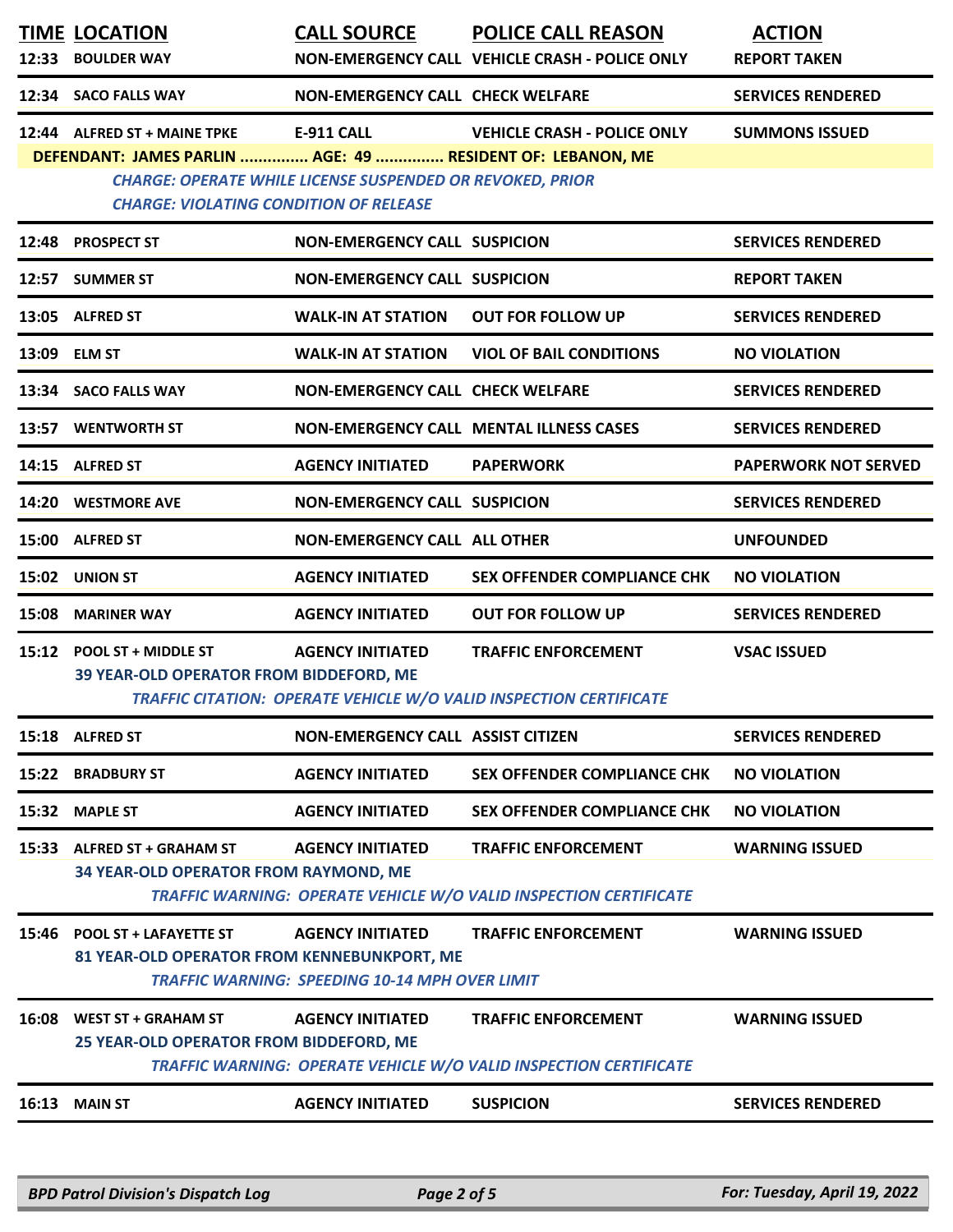| 16:20        | <b>TIME LOCATION</b><br><b>ELM ST</b><br>32 YEAR-OLD OPERATOR FROM BIDDEFORD, ME | <b>CALL SOURCE</b><br><b>AGENCY INITIATED</b>                                     | <b>POLICE CALL REASON</b><br><b>TRAFFIC ENFORCEMENT</b><br><b>TRAFFIC WARNING: OPERATE VEHICLE W/O VALID INSPECTION CERTIFICATE</b> | <b>ACTION</b><br><b>WARNING ISSUED</b> |
|--------------|----------------------------------------------------------------------------------|-----------------------------------------------------------------------------------|-------------------------------------------------------------------------------------------------------------------------------------|----------------------------------------|
|              | 16:28 JEFFERSON ST + ADAMS ST<br>31 YEAR-OLD OPERATOR FROM ARUNDEL, ME           | <b>AGENCY INITIATED</b><br><b>TRAFFIC CITATION: FAILURE TO REGISTER VEHICLE</b>   | <b>TRAFFIC ENFORCEMENT</b><br>TRAFFIC WARNING: OPERATE VEHICLE W/O VALID INSPECTION CERTIFICATE                                     | <b>VSAC ISSUED</b>                     |
| 16:29 IVY ST |                                                                                  |                                                                                   | NON-EMERGENCY CALL DOMESTIC COMPLAINTS                                                                                              | <b>REPORT TAKEN</b>                    |
| 16:40        | <b>MEETINGHOUSE RD + POOL ST</b><br><b>48 YEAR-OLD OPERATOR FROM AUGUSTA, ME</b> | <b>AGENCY INITIATED</b><br><b>TRAFFIC WARNING: SPEEDING 10-14 MPH OVER LIMIT</b>  | <b>TRAFFIC ENFORCEMENT</b>                                                                                                          | <b>WARNING ISSUED</b>                  |
| 17:05        | <b>ELM ST</b>                                                                    | <b>E-911 CALL</b>                                                                 | <b>BOLO</b>                                                                                                                         | <b>NEGATIVE CONTACT</b>                |
| 17:09        | <b>POOL ST</b><br><b>46 YEAR-OLD OPERATOR FROM WEST BATH, ME</b>                 | <b>AGENCY INITIATED</b><br><b>TRAFFIC WARNING: SPEEDING 10-14 MPH OVER LIMIT</b>  | <b>TRAFFIC ENFORCEMENT</b>                                                                                                          | <b>WARNING ISSUED</b>                  |
|              | 17:16 POOL ST + DECARY RD<br>22 YEAR-OLD OPERATOR FROM FAIRFIELD, CT             | <b>AGENCY INITIATED</b><br><b>TRAFFIC WARNING: SPEEDING 10-14 MPH OVER LIMIT</b>  | <b>TRAFFIC ENFORCEMENT</b>                                                                                                          | <b>WARNING ISSUED</b>                  |
|              | 17:23 ALFRED ST                                                                  | <b>AGENCY INITIATED</b>                                                           | <b>TRAFFIC ENFORCEMENT</b>                                                                                                          | <b>NO ACTION REQUIRED</b>              |
|              | 17:31 HILL ST + WINTER GARDEN<br>50 YEAR-OLD OPERATOR FROM BIDDEFORD, ME         | <b>AGENCY INITIATED</b><br><b>TRAFFIC CITATION: SPEEDING 10-14 MPH OVER LIMIT</b> | <b>TRAFFIC ENFORCEMENT</b>                                                                                                          | <b>VSAC ISSUED</b>                     |
|              | 17:42 WEST ST + GREENFIELD LN<br>24 YEAR-OLD OPERATOR FROM BIDDEFORD, ME         | <b>AGENCY INITIATED</b>                                                           | <b>TRAFFIC ENFORCEMENT</b><br>TRAFFIC WARNING: OPERATE VEHICLE W/O VALID INSPECTION CERTIFICATE                                     | <b>WARNING ISSUED</b>                  |
|              | 17:51 SOUTH ST + FOX HOLLOW DR<br>50 YEAR-OLD OPERATOR FROM DAYTON, ME           | <b>AGENCY INITIATED</b><br><b>TRAFFIC WARNING: SPEEDING 10-14 MPH OVER LIMIT</b>  | <b>TRAFFIC ENFORCEMENT</b>                                                                                                          | <b>WARNING ISSUED</b>                  |
| 17:57        | <b>HILL ST + BIRCH ST</b><br>43 YEAR-OLD OPERATOR FROM BIDDEFORD, ME             | <b>AGENCY INITIATED</b><br><b>TRAFFIC CITATION: SPEEDING 10-14 MPH OVER LIMIT</b> | <b>TRAFFIC ENFORCEMENT</b>                                                                                                          | <b>VSAC ISSUED</b>                     |
| 18:08        | <b>SOUTH ST</b><br><b>42 YEAR-OLD OPERATOR FROM SHAPLEIGH, ME</b>                | <b>AGENCY INITIATED</b><br><b>TRAFFIC WARNING: SPEEDING 10-14 MPH OVER LIMIT</b>  | <b>TRAFFIC ENFORCEMENT</b>                                                                                                          | <b>WARNING ISSUED</b>                  |
| 18:11        | <b>MAIN ST + FOSS ST</b><br>39 YEAR-OLD OPERATOR FROM BIDDEFORD, ME              | <b>AGENCY INITIATED</b>                                                           | <b>TRAFFIC ENFORCEMENT</b><br>TRAFFIC WARNING: OPERATE VEHICLE W/O VALID INSPECTION CERTIFICATE                                     | <b>WARNING ISSUED</b>                  |
| 18:15        | <b>MARINER WAY</b>                                                               | <b>AGENCY INITIATED</b>                                                           | <b>DISTURBANCE / NOISE</b>                                                                                                          | <b>SERVICES RENDERED</b>               |
|              | <b>BPD Patrol Division's Dispatch Log</b>                                        | Page 3 of 5                                                                       |                                                                                                                                     | For: Tuesday, April 19, 2022           |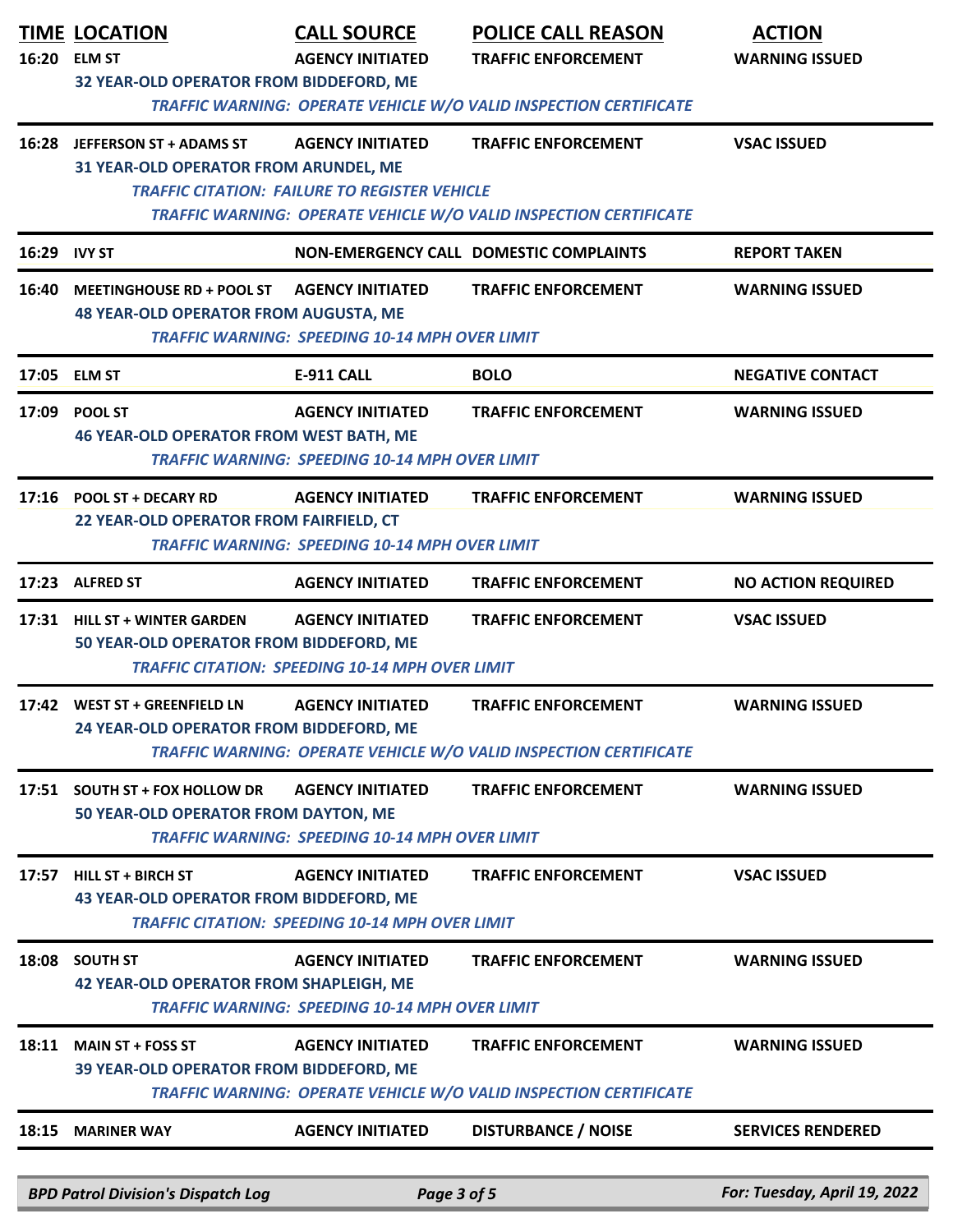| 18:20 | <b>TIME LOCATION</b><br><b>SOUTH ST</b><br><b>44 YEAR-OLD OPERATOR FROM BIDDEFORD, ME</b> | <b>CALL SOURCE</b><br><b>AGENCY INITIATED</b>                                                                                                    | <b>POLICE CALL REASON</b><br><b>TRAFFIC ENFORCEMENT</b>                                                                                                             | <b>ACTION</b><br><b>WARNING ISSUED</b> |
|-------|-------------------------------------------------------------------------------------------|--------------------------------------------------------------------------------------------------------------------------------------------------|---------------------------------------------------------------------------------------------------------------------------------------------------------------------|----------------------------------------|
|       |                                                                                           | <b>TRAFFIC WARNING: SPEEDING 10-14 MPH OVER LIMIT</b>                                                                                            | <b>TRAFFIC WARNING: FAILING TO HAVE MOTOR VEHICLE LICENSE IN POSSESION</b>                                                                                          |                                        |
|       | 18:30 OAK PL<br>22 YEAR-OLD OPERATOR FROM BIDDEFORD, ME                                   | <b>AGENCY INITIATED</b><br><b>TRAFFIC CITATION: SPEEDING 15-19 MPH OVER LIMIT</b>                                                                | <b>TRAFFIC ENFORCEMENT</b>                                                                                                                                          | <b>VSAC ISSUED</b>                     |
|       | 18:54 ALFRED ST                                                                           | <b>E-911 CALL</b>                                                                                                                                | 911 MISUSE                                                                                                                                                          | <b>NEGATIVE CONTACT</b>                |
| 18:58 | <b>EMERY ST</b>                                                                           |                                                                                                                                                  | <b>NON-EMERGENCY CALL DOMESTIC COMPLAINTS</b>                                                                                                                       | <b>REPORT TAKEN</b>                    |
|       | 19:01 ELM ST                                                                              | <b>E-911 CALL</b>                                                                                                                                | <b>BOLO</b>                                                                                                                                                         | <b>SERVICES RENDERED</b>               |
|       | 19:24 ALFRED ST                                                                           | <b>E-911 CALL</b>                                                                                                                                | <b>BOLO</b>                                                                                                                                                         | <b>NEGATIVE CONTACT</b>                |
| 19:29 | <b>BOULDER WAY</b>                                                                        | <b>NON-EMERGENCY CALL OUT FOR FOLLOW UP</b>                                                                                                      |                                                                                                                                                                     | <b>SERVICES RENDERED</b>               |
| 19:47 | <b>ALFRED ST + ROBERTS ST</b><br>19 YEAR-OLD OPERATOR FROM BIDDEFORD, ME                  | <b>AGENCY INITIATED</b>                                                                                                                          | <b>TRAFFIC ENFORCEMENT</b><br><b>TRAFFIC WARNING: IMPROPERLY DISPLAYING MOTOR VEHICLE PLATES</b><br><b>TRAFFIC WARNING: OPERATING WITHOUT HEADLIGHTS AFTER DARK</b> | <b>WARNING ISSUED</b>                  |
|       | 20:11 MAY ST                                                                              | <b>AGENCY INITIATED</b>                                                                                                                          | <b>PAPERWORK</b>                                                                                                                                                    | <b>NEGATIVE CONTACT</b>                |
| 20:20 | <b>POOL ST + BRISTOL ST</b><br>19 YEAR-OLD OPERATOR FROM WALPOLE, MA                      | <b>AGENCY INITIATED</b><br><b>TRAFFIC WARNING: SPEEDING 10-14 MPH OVER LIMIT</b>                                                                 | <b>TRAFFIC ENFORCEMENT</b>                                                                                                                                          | <b>WARNING ISSUED</b>                  |
| 20:32 | <b>MARSHALL AVE</b>                                                                       | <b>E-911 CALL</b>                                                                                                                                | <b>ASSIST: MEDICAL W/ ASSIST</b>                                                                                                                                    | <b>TRANSPORT TO HOSPITAL</b>           |
| 20:44 | <b>BOULDER WAY</b>                                                                        | <b>AGENCY INITIATED</b>                                                                                                                          | <b>TRAFFIC ENFORCEMENT</b>                                                                                                                                          | <b>REPORT TAKEN</b>                    |
|       | 20:56 ALFRED ST                                                                           | <b>AGENCY INITIATED</b>                                                                                                                          | <b>ASSIST OTHER AGENCY</b>                                                                                                                                          | <b>SERVICES RENDERED</b>               |
|       | 21:17 PARE ST                                                                             | <b>NON-EMERGENCY CALL SUSPICION</b>                                                                                                              |                                                                                                                                                                     | <b>SERVICES RENDERED</b>               |
|       | 21:44 WEST ST                                                                             | <b>AGENCY INITIATED</b>                                                                                                                          | <b>SUSPICION</b>                                                                                                                                                    | <b>SERVICES RENDERED</b>               |
| 22:15 | <b>SOUTH ST</b>                                                                           |                                                                                                                                                  | NON-EMERGENCY CALL MENTAL ILLNESS CASES                                                                                                                             | <b>NO ACTION REQUIRED</b>              |
| 22:36 | <b>HILL ST</b><br>24 YEAR-OLD OPERATOR FROM OWLS HEAD, ME                                 | <b>AGENCY INITIATED</b><br><b>TRAFFIC WARNING: OPERATING WITH INADEQUATE HEADLIGHTS</b><br><b>TRAFFIC WARNING: SPEEDING 10-14 MPH OVER LIMIT</b> | <b>TRAFFIC ENFORCEMENT</b>                                                                                                                                          | <b>WARNING ISSUED</b>                  |
| 22:44 | <b>MAIN ST</b>                                                                            | <b>E-911 CALL</b>                                                                                                                                | 911 MISUSE                                                                                                                                                          | <b>SERVICES RENDERED</b>               |
|       | 23:04 LUNT ST                                                                             | <b>E-911 CALL</b>                                                                                                                                | 911 MISUSE                                                                                                                                                          | <b>SERVICES RENDERED</b>               |
|       | <b>23:17 LUNT ST</b>                                                                      | <b>E-911 CALL</b>                                                                                                                                | 911 MISUSE                                                                                                                                                          | <b>SERVICES RENDERED</b>               |